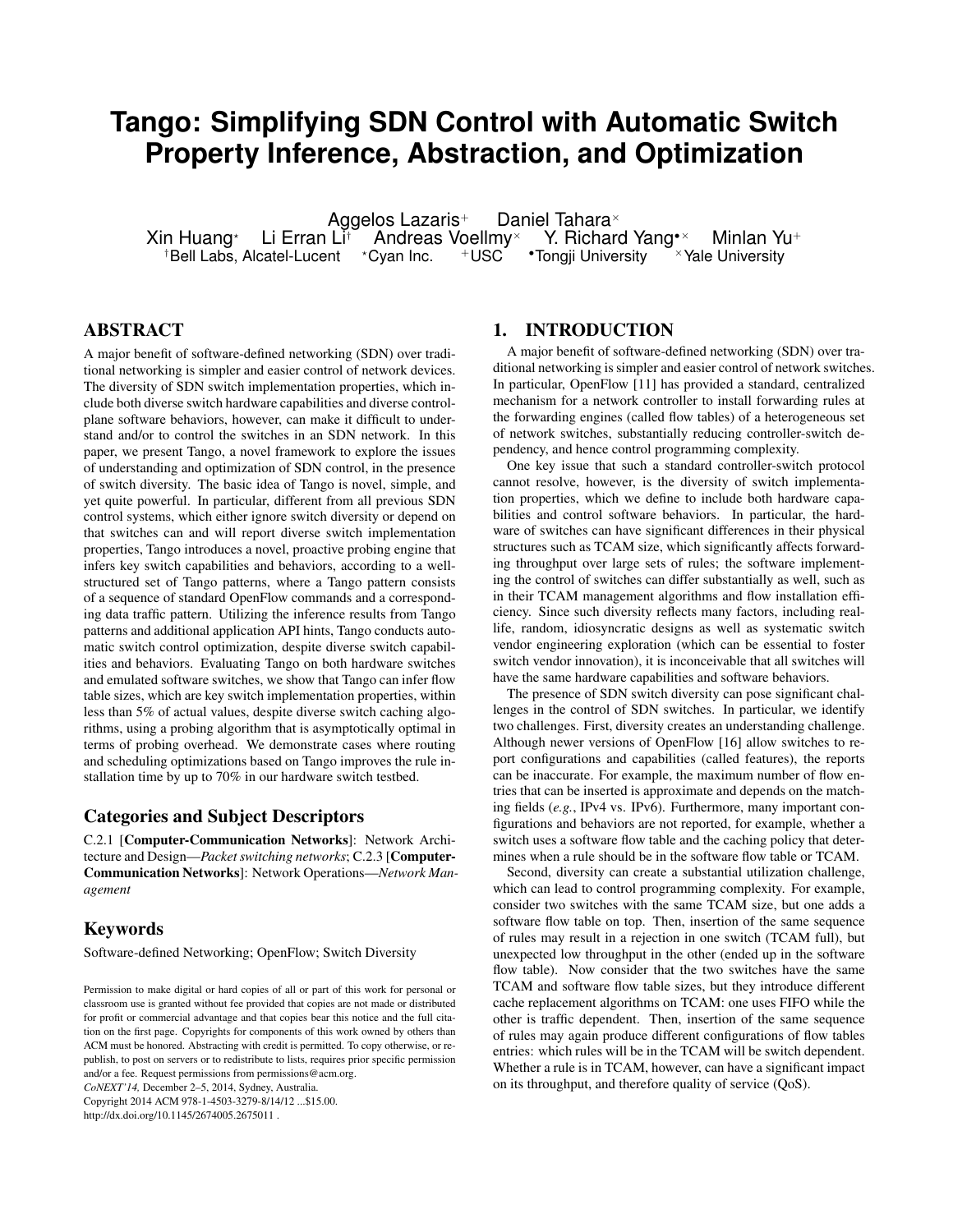In this paper, we design Tango, a novel approach to explore the issues of SDN control in the presence of switch implementation diversity. Tango addresses both the understanding challenge and the utilization challenge.

The basic idea of Tango is novel, simple, and yet quite powerful. In particular, different from all previous SDN programming systems, which ignore switch diversity or at most simply receive reports of switch features (in newer version of OpenFlow), Tango is designed with the observation that instead of depending on switch reports, one can use real measurements to achieve better understanding of switch diversity. Based on this observation, Tango introduces a novel, proactive probing engine that measures key properties of each switch according to a well-structured set of *Tango patterns*. Each Tango pattern consists of a sequence of standard OpenFlow flow modification commands and a corresponding data traffic pattern, based on the general knowledge of the switch architecture. For example, a Tango switch TCAM capacity discovery pattern sends data packets matching the inserted rules. If Tango detects larger delay of the packets for newly installed rules, Tango has detected the TCAM size.

Utilizing the measurement results from the Tango patterns, Tango derives switch capabilities as well as the costs of a set of equivalent operations that can be utilized, through *expression rewriting*, to optimize networks with diverse capabilities and behaviors. For example, the Tango priority pattern inserts a sequence of rules in ascending priority and descending priority in two separate tests. In the hardware switch we tested, Tango records that the descending pattern has a substantially longer latency than that of the ascending pattern. The difference is about 6 fold if Tango priority pattern has 5,000 rules. The Tango scheduling algorithm automatically exploits these Tango patterns. Therefore, if Tango has 5,000 rules to install on the hardware switch, it will write the sequence in the ascending order to achieve low rule installation latency. Second, comparing across switches, Tango records that insertion into the flow table of the hardware switch is substantially slower than into that of the software switch. Hence, when Tango needs to install a low-bandwidth flow where start up latency is more important, Tango will put the flow at the software switch, instead of the hardware switch.

We use both experiments on three types of hardware switches and simulations with Open vSwitch (OVS) to evaluate Tango. Tango inference engine is highly accurate. In particular, our inference accuracy of flow table size is with 5% of actual value. For a real switch, Tango can reduce rule installation time by a factor of 12.

We emphasize that despite the progress made by Tango, its scope is still limited, focusing mainly on performance. Additional switch diversities, such as ability to provide different functionalities, remain to be explored.

The remainder of this paper is organized as follows: Section 3 motivates our work by first examining standard switch architecture and then proceeding to explore the diversity of their implementation. Section 4, 5, and 6 provide a concrete specification for the Tango system, the inference process used by the Tango controller to understand the switch diversity, and an example Tango scheduler. We provide evaluations of our inference algorithms and performance optimizations in Section 7, explore related work in Section 8, and conclude in Section 9.

# 2. BACKGROUND: TYPICAL SWITCH ARCHITECTURE

We start with some background on a typical architecture of switches that implement the OpenFlow specification, which is the key SDN

controller-switch protocol. The OpenFlow specification only defines an interface between a controller and a switch supporting OpenFlow. It leaves switch vendors the freedom to implement the internals in their convenient ways and perform optimizations, as long as the rule matching and traffic processing semantics are preserved. As a result, switches can have diverse implementations in their software layers and on how much they leverage the hardware interfaces. Such diversity leads to varying switch behavior and performance, both on the control plane and the data plane. In this paper, we use three proprietary switches from three vendors as both examples and evaluation targets. We refer to these three vendors as Vendor #1, Vendor #2, and Vendor #3; their switches as Switch #1, Switch #2, and Switch #3 respectively.

Figure 1 illustrates the architecture of an OpenFlow enabled hardware switch. It usually includes three key components:



Figure 1: OpenFlow switch software stack architecture.

Communication Layer: This layer is responsible for the communication between the switch and remote controllers. It consists of software agents supporting standard network programming and management protocols such as OpenFlow, OF-CONFIG, and SNMP. Most vendors use the OVS (Open vSwitch [17]) userspace code as the OpenFlow agent, and then perform vendor-specific extensions to better match OVS to their platform design. This is where interesting things happen and we will get back to this topic in details at the end of this section.

Proprietary Layer: Below the communication layer is the proprietary layer, in which a vendor provides its own software to translate from the platform independent model (*e.g.*, OpenFlow model) to platform specific commands and configurations. This layer includes components such as line card manager, driver, and vendor SDK. The proprietary layer obtains access to the switch hardware via switch OS. Similar to a computer system, switch OS is responsible for managing switch hardware resources (*e.g.*, switching ASIC, TCAM, and Bus) as well as the communications among software layers and modules (*e.g.*, between OVS and proprietary software).

Although there are proposals on developing and open sourcing generic an OpenFlow hardware abstraction layer (HAL) across heterogeneous switching platforms [22], these projects are still at very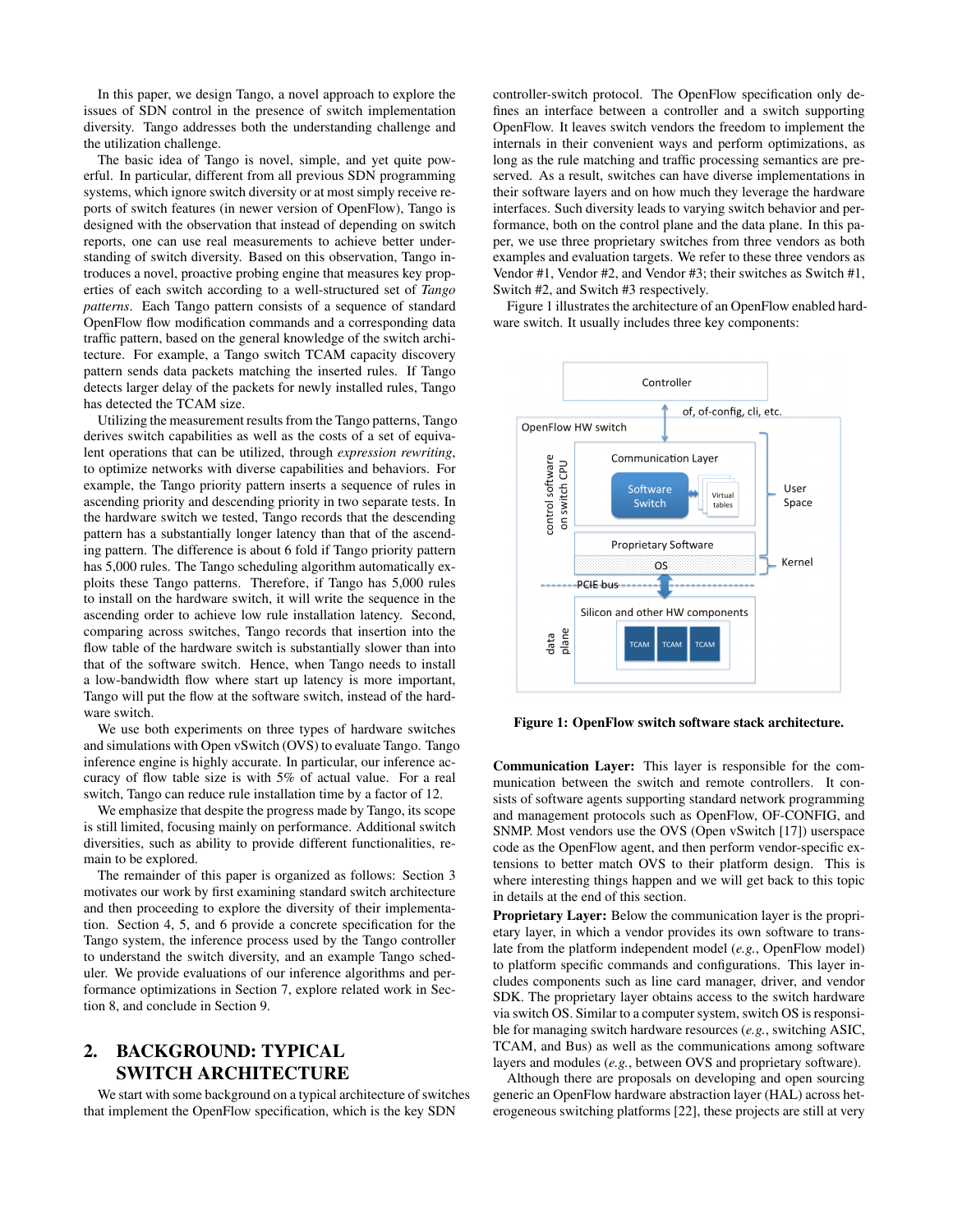early stage. Today, the proprietary software is still mainly developed and maintained by individual switch vendors.

TCAM and Switch Hardware: Modern switch silicon consists of multiple physical tables (*e.g.*, L2 MAC table, L3 LPM table, and TCAM) that are shared among multiple pipeline stages along the fast path packet processing. Although potentially all these tables could be used as OpenFlow flow tables, so far most switch vendors appear to have leveraged only TCAM. Even for switches (*e.g.*, Switch 1 in this paper) that support OpenFlow 1.1 and higher, the multiple tables in OpenFlow pipelines are mostly implemented in switch software. Only entries belong to a single table are eligible to be chosen and pushed into TCAM.

As described above, vendor-specific implementations usually happen at the communication layer or the proprietary layer. For example, Switch 1 maintains multiple virtual tables in user space and uses a certain algorithm to figure out which entries should be pushed down to TCAM and when. Both tables could be used for packet forwarding. TCAM facilitates fast path packet forwarding and virtual tables are used for slow path packet forwarding. Only packets that hit neither of the tables will be sent to the controller. Switch 2 chooses to have the TCAM table as the only flow table. That is, packets that are able to match TCAM entries will be forwarded in the fast path. All other packets will be forwarded to the controller. Switch 1 can afford more rules than the number of entries that can be held in TCAM, but traffic processed in slow path will suffer from longer delay and less throughput. As a contrast, the number of entries that can be supported on Switch 2 is limited by the on-board TCAM but all matching packets will be guaranteed to go through fast path and be forwarded in line rate.

At the proprietary layer, vendors often have different switch software stack designs (*e.g.*, multi-threaded vs. single-threaded processing, synchronous vs. asynchronous message passing, memory hierarchy and management, data sharing mechanism). All these design and implementation details could potentially impact Open-Flow control channel performance (e.g., OpenFlow packet generation and processing rate) or the slow path packet-processing rate. At the same time, vendors are also left with the freedom to perform optimization for OpenFlow (*e.g.*, putting user space virtual tables into the kernel, taking advantage of DMA to remove switch CPU from critical packet processing pipeline).

All these variations contribute to the varying performance and behavior of the OpenFlow hardware switches. We will take a closer look at a few key performance and behavior differences in the next section using real experimental results.

## 3. SWITCH DIVERSITY: EXAMPLES

Despite the fact that many switches use the typical architecture presented in the preceding section, their details differ substantially, and such differences can have large impacts.

Diverse flow installation behaviors: For OpenFlow switches that maintain more than one table, switch vendors must implement algorithms to manage the assignment of flow entries to different flow tables, and maintain certain mapping between the tables. This is totally vendor dependent.

For example, OVS based software switch makes decision based on data plane traffic. Whenever a flow entry is pushed down to the switch, it first gets installed in the user space software table. Only when data plane traffic matches this entry, an exact match entry will be pushed to the kernel table [17]. This explains the three-tier delay in Figure 2(a). In this experiment, we first install 80 nonoverlapping OpenFlow entries. Then, we start generating 160 data plane flows, with 2 packets per flow, and measure the delay. Among

| Switch     | user space software tables TCAM/kernel tables |           |           |           |
|------------|-----------------------------------------------|-----------|-----------|-----------|
|            | 1.2/I.3                                       | $L2+L3$   | 1.2/1.3   | $L2+L3$   |
| <b>OVS</b> | $<\infty$                                     | $<\infty$ | $<\infty$ | $<\infty$ |
| Switch #1  | $<\infty$                                     | $<\infty$ | 4K        | 2Κ        |
| Switch #2  | None                                          | None      | 2560      | 2560      |
| Switch #3  | None                                          | None      | 767       | 369       |

Table 1: Diversity of tables and table sizes.

the 160 flows, the first 80 match the existing entries, while the rest do not. Since the entries are installed in user space table only, the first packet of any flow will not match any kernel table entry, and thus will be forwarded one level up, to the user space table (i.e., slow path). It will then match an entry in the user space table, get processed and forwarded to the right output port. At the same time, an exact match entry will be installed in kernel so that the following packets belongs to the same flow (i.e., the second packet) will be processed in the fast path. Flows that do not match any existing entries will be forwarded and processed by the controller. Thus, three levels of delay are shown in the plot: fast path and slow path for the first 80 flows, and control path for rest of the flows. OVS uses this simple 1-to-N mapping (i.e., one user space entry could map to multiple kernel space entries) between the two tables. There are more complex caching algorithms proposed [7].

In contrast, the software table in Switch #1 works as a FIFO buffer for TCAM. That is, the oldest entry in the software table will be pushed into TCAM whenever an empty slot is available. This is observed in Figure 2(b). In this experiment, we first install 3500 non-overlapping flow entries. Then we generate a total more than 5000 data plane flows (again, two packets per flow) and make the first 3500 flows match installed entries. Again, we observe three-tier delays, but there is no delay difference between the first packet and the second packet of a particular flow. This indicates that unlike the OVS case, flow entry allocation here is independent of the traffic. The first 2047 flows have much shorter delay than rest of the flows. This means the first 2047 entries (there is an default route pre-installed when switches get connected with controllers) are installed in TCAM and the corresponding flows are forwarded through fast path. The rest entries reside in user-space software table(s), and thus the corresponding flows are forwarded through slow path. When a flow does not match any of the existing flow entries, it will be forwarded to controller and get processed there. Although FIFO is simple, it may lead to policy violation problem [7] when there are overlapping entries in both tables and the higher priority ones are in software tables.

Switch #2 only has one table (TCAM). It corresponds to the twotier delay in Figure 2(c) . Flows matching TCAM entries are forwarded in fast path, while flows matching no TCAM entries will be forwarded and processed by controller at control path.

Diverse flow tables and table sizes: Although all switches must expose flow tables as their forwarding engine model to the controller, per OpenFlow specifications, different switches may map this model to different tables. In particular, we can identify three types of tables: user space software table, kernel software table, and TCAM hardware table. Table 1 shows the types of flow tables of four OpenFlow switches, including an OVS based software switch and three HW switches from different vendors that cover a variety of switch implementations.

As shown in Table 1, OVS maintains software tables in both user space and kernel space. Switch #1 has both a hardware table implemented in TCAM, and can support 256 virtual tables in the user space. In contrast, switches 2 and 3 have only TCAM tables, but no software tables.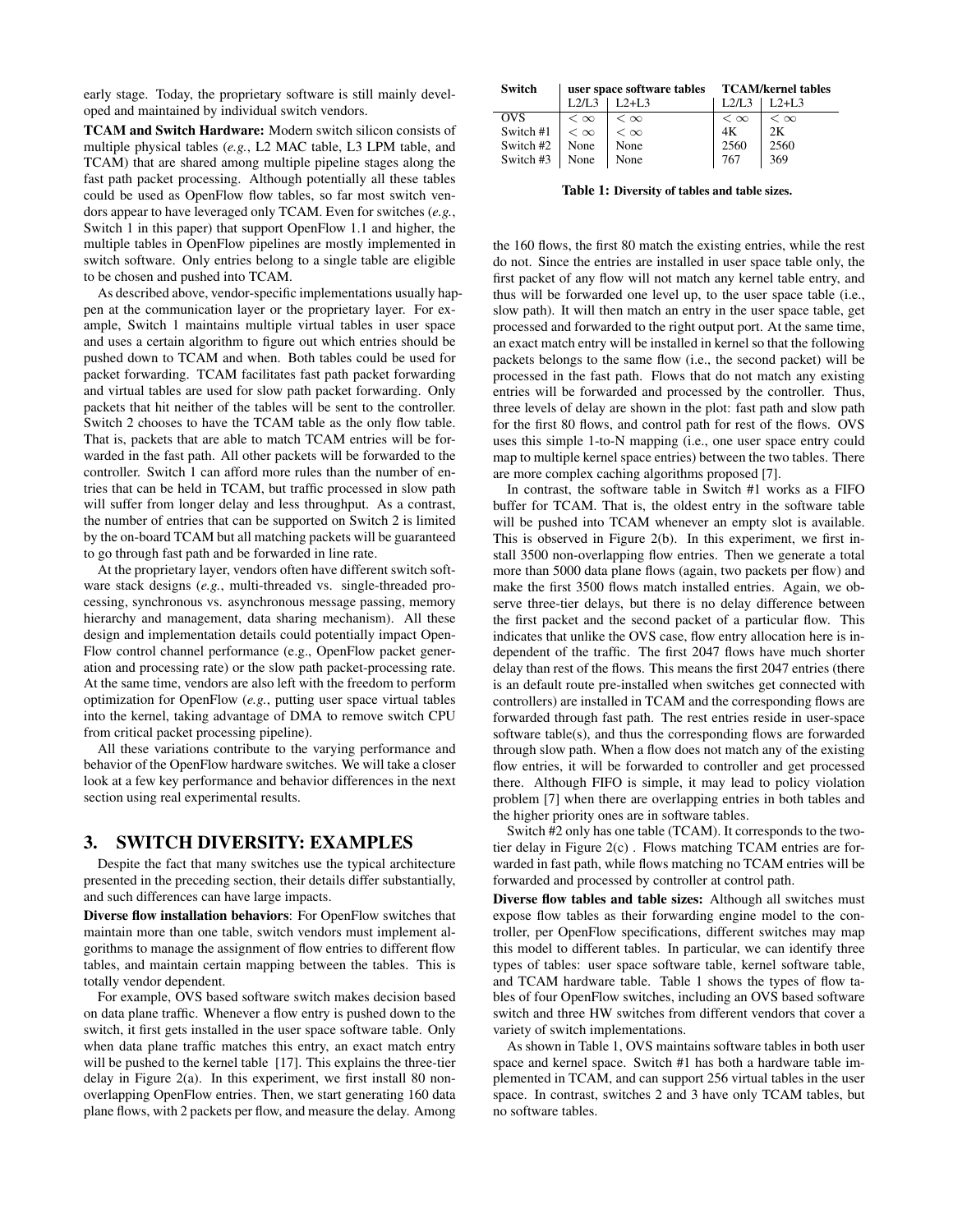





(b) Three tier delay in Switch #1.



Figure 2: Various edge detection algorithms.

Even if two switches have the same type of tables, their tables may have different number of entries. Although we could assume software tables have virtually unlimited size, this does not apply to TCAM tables. TCAMs are expensive and power hungry, thus TCAM size on a switch is quite limited and varies from one model to another. Moreover, the number of entries that can be stored in a fix-sized TCAM depends on: 1) entry type, and 2) operation mode. For example, in single-wide mode, entries can match only L2 headers or only L3 headers, while in double-wide mode, entries can match both L2 and L3 headers. When configured in the doublewide mode, TCAM can only hold half as many entries as in the single-wide mode.

It is interesting to see how this would impact the flow table size on different switches. Switch #1 allows the user to configure the TCAM mode. If being configured in L2 only or L3 only mode, it could have 4k L2 or L3 only flows. However, if we want to match on both L2 and L3, we can only get 2K entries installed in TCAM. Switch #2 and #3 does not allow user to customize TCAM mode. However, the experiment results in Table 1 reveal that the TCAM in Switch #2 has been configured as double-wide mode, since we can only install 2560 flow entries no matter whether the entries are L2 only, L3 only, or a mix of L2 and L3. This obviously is not an efficient design under the scenario that most of the flow entries are either L2 only or L3 only. Switch #3 is a better design in this aspect, since it could automatically adjust the table size according to entry type. When all flow entries are L2 only or L3 only, it could hold 767 flow entries comparing with only 369 L2 and L3 entries.

Unlike TCAM (or other hardware tables), software tables in either user space or kernel space can support virtually unlimited number of entries, but their matching and forwarding performance will be limited by CPU capability and the type of rules we install [13].

Diverse delay with different orders of rule operations: We measure the installation latency of various numbers of rules in various orders using Switch #1, Switch #2, and OVS. For Switch #1, and OVS, we preinstall 1000 rules in random priority, and for Switch #2 we preinstall 500 rules (in order not to exceed the TCAM capacity of the hardware switches). Then, we measure the speed to perform a set of flow addition, deletion and modification operations with different permutations with the same start and end sets of rules. Specifically, we implement all the six possible permutations of 200 flow additions, 200 deletions, and 200 modifications. We repeat the experiment 10 times and we present the average over the 10 experiments. The result for the hardware Switch #1 is shown in Figure 3(a).

Diverse delay using different flow tables: from above description, it is easy to understand that packets match different flow tables encounter different forwarding delays. In general, we expect fast path delay to be much smaller than slow path delay. Control path delay should be the longest since packets need to traverse between separate boxes.

As shown in Figure 2(a), OVS based software switch has threetier delays: a constant fast path delay of 3 ms, a varying slow path delay of 4.5 ms on average, and a control path delay of 4.65 ms. This numbers do not differ much. The varying slow path delay was resulted from the variation of switch CPU utilization to install the micro-flow at the kernel space. Similarly, Figure 2(b) has three-tier delays. The fast path delay is consistent around 0.665 ms, which is much faster than the slow path delay (typically 3.7 ms) and control path delay (7.5 ms on average). Here the fast path could process and forward packets in line rate. Figure 2(c) shows that the fast path performance and the control path performance of Switch #2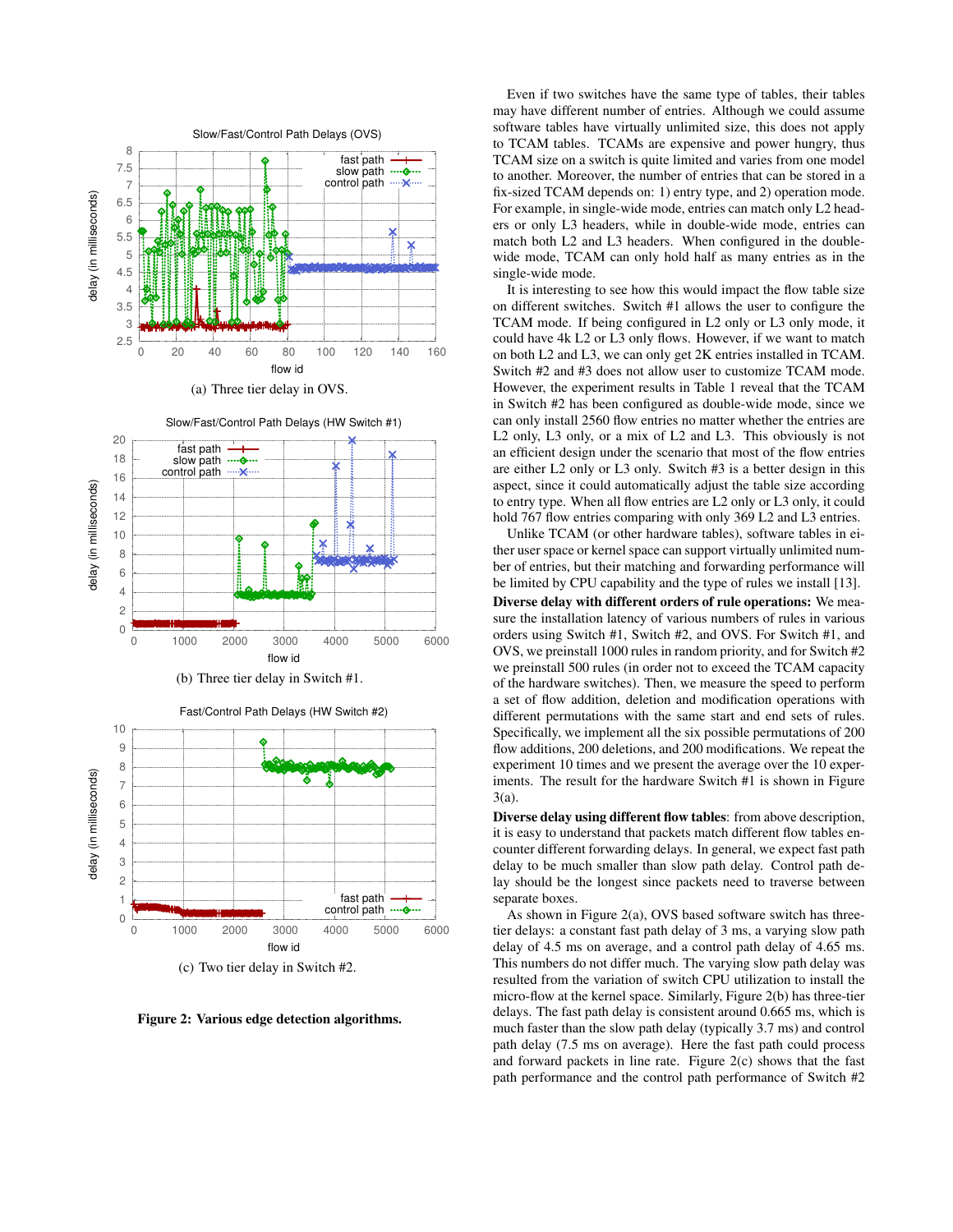

(a) Total flow installation time for the case of 200 adds, 200 mods, and 200 dels for HW Switch #1.



(b) Performance of mod vs. add for an OF HW Switch.



(c) Flow installation time for different priority patterns in OVS and a OF HW Switch. (The four curves for OVS overlap with each other.)

#### Figure 3: Rule installation time under different scenarios.

are comparable with Switch #1, with a data path delay of 0.4 ms on average and a control path delay of 8 ms on average.

Diverse controller-switch channel performance: The controller - switch interactions are also diverse in key aspects. First, different rule operations (e.g., add new entries or modify existing entries) have different performance. This is especially true for hardware OpenFlow switches that use TCAM in fast path forwarding. Figure  $3(b)$  shows how long it takes to either install n new entries or update *n* existing entries, where *n* varies from 20 to 5000. In order to support the priority concept defined in OpenFlow specification, entries in TCAM need to be sorted, with higher priority entries on top. When a packet comes, it will be processed according to the first TCAM entry it hits. In this case, adding a new entry may lead to shifting multiple existing TCAM entries. This is not needed when modifying an existing entry. From Figure 3(b), we observe that modifying 5000 entries could be six times faster than adding new flows under our setup.

Second, different rule priorities have different performance, especially for hardware switches. Inserting the same number of new flows with exactly the same priority takes the least amount of time. This is because increasing priority avoids shifting existing TCAM entries to make room for new entries. Figure 2(c) shows that it takes significant less time to insert 5000 new flow entries in ascending priority order than in descending priority order. So far, we have observed 46X performance boosting by comparing the descending with constant priority ordering in the case of 2000 entries. Even by comparing random with ascending priority ordering, we can get 12X performance boosting to install 2000 non-overlapping entries. In addition, Figure  $2(c)$  shows the results from the same experiment in OVS where we observed that priority has no impact on the rule installation delay.

The above observations have significant importance even in the cases where proactive rule installation is used (e.g. failover rules), since there are applications like traffic engineering that still requires a very fast rule update in order to adapt to the new network conditions.

## 4. TANGO ARCHITECTURE

Overview: The real measurement results in the preceding section provide both motivations and inspiration for the design of Tango. In other words, real measurements can give insights on the diversity of switches, and hence can form a foundation of understanding and handling SDN switch diversity. Measurement based programming is not new. For example, many programming systems first run test scripts to test the capability and availability of features of a platform, to handle platform diversity. The key novelty of Tango is that we apply this methodology in the context of handling SDN switch diversity, which poses its own unique challenges: (1) What are the measurements to reveal switch capabilities and behaviors? (2) How to hide, as much as possible, switch diversity?

Components: Figure 4 shows the basic components and information flow of Tango. The key component is the central Tango Score and Pattern Databases (TangoDB), where each Tango pattern is defined as a sequence of OpenFlow flow mod commands and a corresponding data traffic pattern. As an extensible architecture, Tango allows new Tango Patterns to be continuously added to the database.

Given a Tango Pattern and a switch, the Probing Engine applies the pattern to the switch, and collects measurement results. The collection of switch measurements can be either offline testing of the switch before it is plugged in the network, but online testing when the switch is running. The measurement results are stored into a central Tango Score Database, to allow sharing of results across components. All components in Tango can send requests to the Probing Engine to apply Tango Patterns on switches. One particular basic component is the Switch Inference Engine, which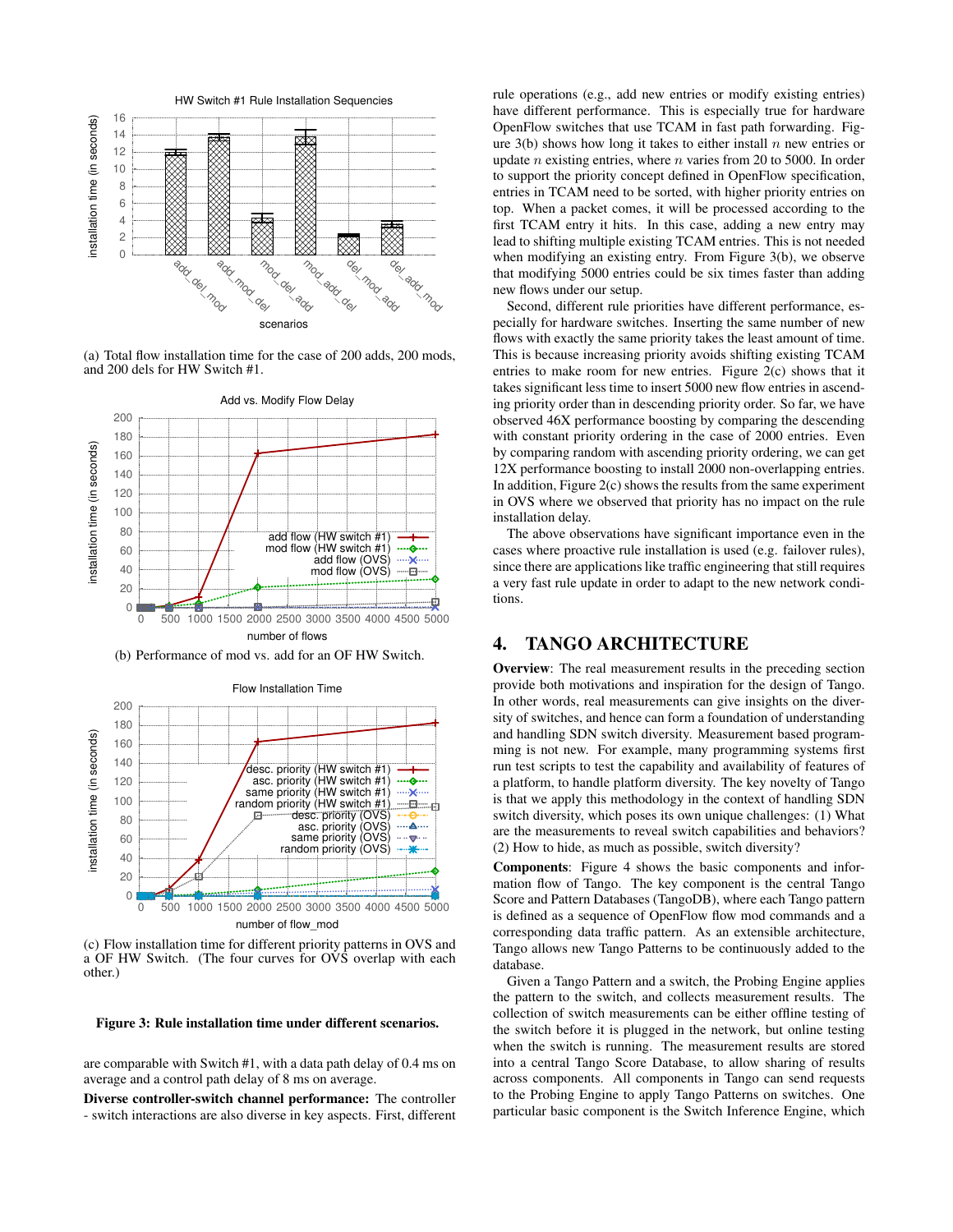

Figure 4: Tango architecture components.

derives switch capabilities and behaviors (e.g., TCAM size, processing throughput, and cache replacement algorithm). The Switch Inference Engine generates Tango Patterns that it may need and stores them in the Tango Pattern Database. It then sends requests to the Probing Engine to apply the patterns. In Section 5, we will define two sets of Tango Patterns which the Switch Inference Engine will use.

Another component that may utilize the Probing Engine and Tango Patterns is Network Schedulers. Our goal is that different Network Schedulers may utilize Tango derived information to achieve its own goals. In Section 6, we will give more details on an example Network Scheduler, which uses Tango derived information to schedule flow priorities and installation sequence, using a technique that is similar to expression rewriting in compiler optimization.

# 5. HARDWARE INFERENCE PATTERNS

In this section, we design Tango patterns to infer switch sizes and cache replacement algorithms. In particular, we will present two patterns to infer the size and the cache replacement algorithm respectively. The key challenge of designing the two Tango patterns is to handle the challenge that the probing traffic itself can change the cache state. For example, OpenFlow switches keep traffic counters and usage timers that are updated each time the switch receives a packet matching a given flow, so probing a flow that was not initially cached might cause some other flow to be evicted.

## 5.1 Switch Model

Before explaining our inference algorithms, we first present a conceptual model of an OpenFlow switch that guides our designs. Hardware-based OpenFlow switches (as opposed to Open vSwitch) generally comprise of a flow table that can be partitioned into multiple levels of hardware-backed (TCAM tables) and software-backed (*i.e.*, kernel and user space tables) rules. Since the latency of forwarding using different tables can differ significantly (for instance, hardware forwarding has significantly lower latency than software forwarding), we can view the flow table organization as a multilevel cache for the entire set of forwarding rules in the switch. Analogously, then, the switch policy for deciding how to populate a flow table layer can be viewed as a cache policy. Thus, the flow table layer size, hit rate, and relative performance of hardware and software forwarding of a switch can be used to characterize its performance in the same way as caches in an operating system.

Specifically, consider a cache's managing policy. We formalize such a policy as defining a relation that creates an ordering among all memory elements and removes the element that comes last in this ordering. The cache policy examines some set of attributes of the memory elements (such as usage time or frequency) and then selects the element with the lowest "score" to be evicted (this may be the new element, in which case the cache state does not change). The evicted element may be saved in the next cache, but we focus on one cache at a time. Although many cache policies exist that deviate somewhat from a total ordering (*e.g.*, by introducing randomness), an approximation using a total ordering gives statistically similar results.

Thus, we formalize a switch cache policy as follows:

- 1. [ATTRIB] The algorithm operates on a subset of the following attributes that OpenFlow switches maintain on a per-flow basis: time since insertion, time since last use, traffic count, and rule priority<sup>1</sup>.
- 2. [MONOTONE] A comparison function between two values of a given attribute is monotonic. The function can be either increasing or decreasing.
- 3. [LEX] A total ordering on the flows is created by sorting them lexicographically under some permutation of the attributes<sup>2</sup>.

We can make a few observations based on these assumptions. First, ATTRIB minimizes the search space of possible cache policies, but in a way that does not affect the generality of the overall probing pattern since both MONOTONE and LEX can apply to arbitrary numbers of attributes. Second, MONOTONE implies that we do not care about the magnitude of the difference between two given values, only the sign. This means that we do not need to worry about the effect of, for example, a single packet on traffic count, provided that the difference between the two flows under comparison was sufficiently large (*i.e.*, greater than 2). Third, LEX is simply a natural extension of single element sort, and is sufficiently general because cache algorithms that do not obey LEX, such as second chance and clock, require hardware support that is not present and unlikely to be built into OpenFlow switches.

Our probing patterns are motivated by the previously mentioned observation that the different flow table layers have significantly different latency. In a two level model of a TCAM-based hardware table and software table, the TCAM-based hardware forwarding has significantly lower latency than software forwarding, so a cached flow entry will have a significantly lower round trip time than one that is not cached. These round trip times will fall into two clusters, with the faster round trip times corresponding to cached entries. Switches with multiple levels of caching (*e.g.*, division of software tables into kernel space and userspace) will have a number of clusters equal to the number of cache layers. This situation is demonstrated in Figure 5, which has three layers. Our algorithm handles the general case of multiple levels of caching.

 $1$ Note that match layer is likely to be a filter on the cache-eligible flows rather than an ordering constraint.

 $2$ For example, assume the attributes are permuted in order of traffic count, priority, use time, and finally insertion time. A flow with traffic  $= 20$  would precede one with traffic  $= 10$ , and a flow with traffic  $= 20$  and priority  $= 4$  would precede one with traffic  $= 20$ and priority  $= 2$  (the orders are reversed if lower priority or traffic is better).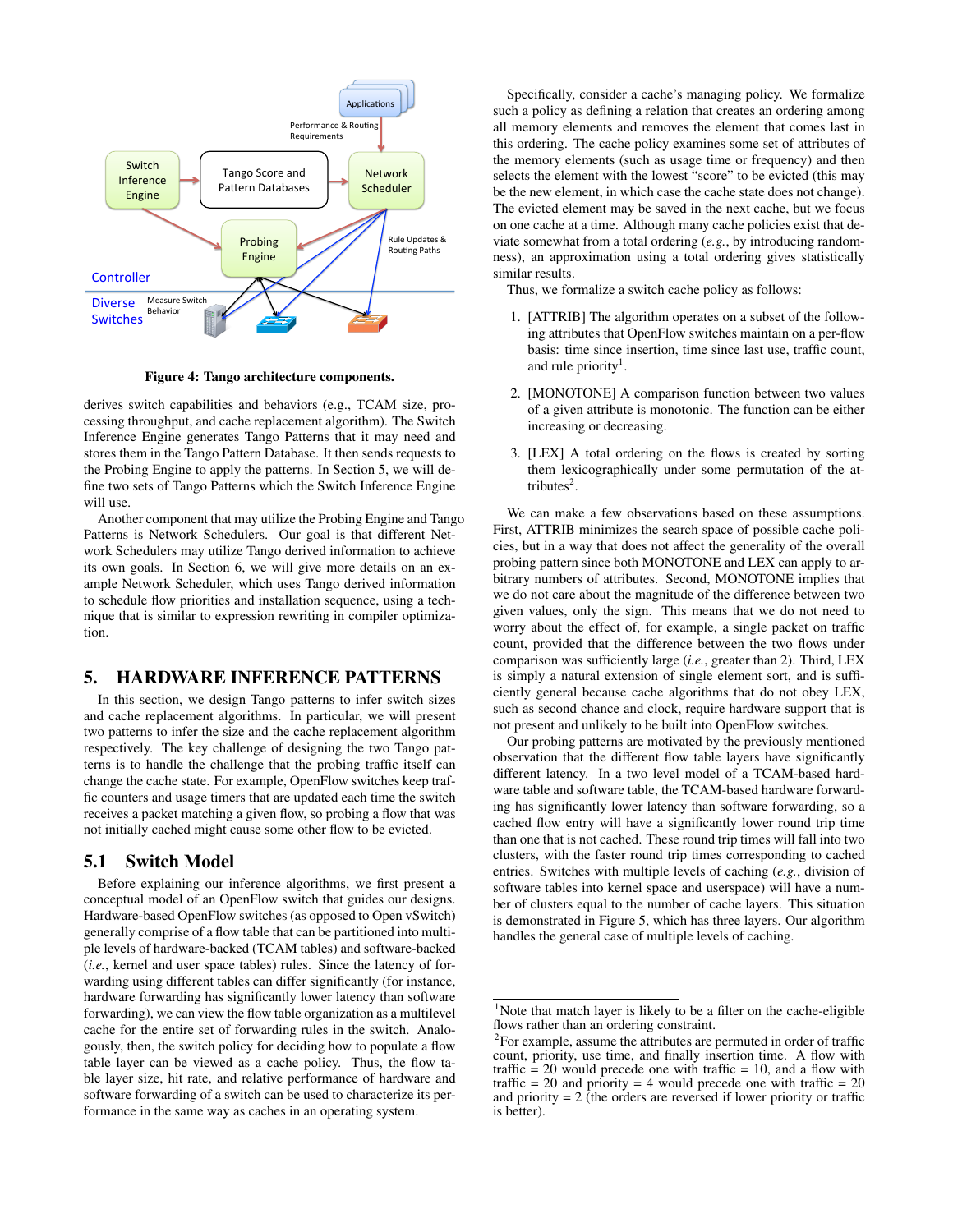

Figure 5: Round trip times for flows installed in HW Switch #2.

#### 5.2 Flow-table Sizes

Our size-probing algorithm (Algorithm 1, Size Probing Algorithm) uses a statistical approach to estimate the flow table sizes of a given switch, relying on the previously described switch model along with the observation that for any possible cache state, a cache hit does not change that state. Thus, we design our algorithm with three stages, as follows. In stage 1 (lines 4-12), as long as we have not overflown the cache (we explain this condition in detail below), we insert a batch of rules (lines 7-10). Stage 2 starts after inserting these rules. In this stage (lines 14-21), we send packets corresponding to the inserted flow rules and measure the RTTs. We cluster the RTT to determine the number of flow table layers– each cluster corresponds to one layer. In stage 3 (lines 23-42), we perform a sampling experiment (let  $m$  be the number of rules inserted, and let  $n_1, n_2, \ldots, n_N$  be the cache size of levels  $1 \ldots N, n = \sum n_i$ :

- 1. Select one of the  $m$  rules at random (line 27/31)
- 2. Record the RTT for a packet matching that rule (line 28/32)
- 3. Repeat the previous two steps as long as the rules are in the same cache layer and we have sent fewer than  $m$  packets (line 29)

Since a cache hit does not affect the cache state, this process will terminate if and only if there is a cache miss. Assuming we have  $m > n$ , therefore, if we record the result of this experiment over multiple trials for a given  $m$ , we get an approximation of the expected value of the number of consecutive cache hits. If we perform  $k$  trials, the total number of packets sent corresponds to the random variable  $X \sim NB(1, n_i/m)$ , where  $NB(r, p)$  is the Negative Binomial distribution for  $r$  negative results sampling with probability  $p$  for a cache hit. We can infer the value of  $p$  using maximum likelihood estimation over the results of  $k$  samples, which

yields the expression: 
$$
\hat{p} = \frac{\sum_{i=0}^{k} X_i}{k + \sum_{i=0}^{k} X_i}
$$
. Setting  $\hat{p} = \hat{n}_i/m$ , we get:  

$$
\hat{n}_i = m * \hat{p} = m * \frac{\sum_{i=0}^{k} X_i}{k + \sum_{i=0}^{k} X_i}.
$$

The only remaining question is how we can determine when  $m$ has exceeded the total cache size  $n$ . By installing flows and sending traffic for each flow upon insertion (before performing the sampling), our switch model guarantees that there are no wasted slots in the cache; that is, there are only empty cache entries if there are

fewer flows than slots in the cache. We continue installing new flows until the OpenFlow API rejects the call, which indicates that we have exceeded the total cache size.

Our algorithm is asymptotically optimal in the number of rule installations and probing traffic sent. By doubling the number of rules installed until rule installation fails, and then halving the number of rules and installing, we install n rules  $O(n)$  in  $2 * log_2 n$  batches, so we can take advantage of batching effects that switches may have for rule installation. Moreover, each rule installed requires 1 packet to be sent. Furthermore, in the experiment phase of the algorithm, we send  $O(n)$  packets (we impose a cap on the number of consecutive packets to be m in case  $n_i$  is very close to m). Since we are trying to measure the size of the cache layers, we need to install at least  $n$  rules and send at least  $n$  packets of traffic, so this algorithm being linear with respect to total cache layers' size in both number of rule installations and packets sent is asymptotically optimal.

Algorithm 1 Size Probing Algorithm

|          | 1: $k \leftarrow NUM\_TRIALS\_PER\_ITERATION$          |
|----------|--------------------------------------------------------|
| 2:<br>3: |                                                        |
| 4:       | function PROBE_SIZE(switch)                            |
| 5:       | $cache\_full \leftarrow FALSE; x \leftarrow 1$         |
| 6:       | while $!cache\_full$ do                                |
| 7:       | for all $i \in [0, x), i \notin switch. flows$ do      |
| 8:       | $f \leftarrow$ INSERT_FLOW(switch, i)                  |
|          | if rejected then cache_full $\leftarrow TRUE$ ; break  |
| 9:       | $SEND$ PROBE PACKET $(switch, f)$                      |
| 10:      | end for                                                |
| 11:      | $x \leftarrow x * 2$                                   |
| 12:      | end while                                              |
| 13:      |                                                        |
| 14:      | $q \leftarrow \emptyset$                               |
| 15:      | for all $i \in [0, x)$ do                              |
| 16:      | $f \leftarrow$ SELECT_RANDOM(switch)                   |
| 17:      | $rtt \leftarrow \text{MEASURE\_RTT}(\text{switch}, f)$ |
| 18:      | $APPEND_RTT(q, rtt)$                                   |
| 19:      | end for                                                |
| 20:      |                                                        |
| 21:      | $clusters, n\_clusters \leftarrow$ COMPUTE_CLUSTERS(q) |
| 22:      |                                                        |
| 23:      | for all $level \in [1, n\_clusters)$ do                |
| 24:      | $a \leftarrow 0$                                       |
| 25:      | for all $i \in [0, k)$ do                              |
| 26:      | $i \leftarrow 0$                                       |
| 27:      | $f \leftarrow$ SELECT_RANDOM(switch)                   |
| 28:      | $rtt \leftarrow \text{MEASURE\_RTT}(\text{switch}, f)$ |
| 29:      | WITHIN_CLUSTER(switch,<br>while<br>clusters,<br>rtt,   |
|          | level) AND $j < m$ do                                  |
| 30:      | $j \leftarrow j+1$                                     |
| 31:      | $f \leftarrow$ SELECT_RANDOM(switch.flows)             |
| 32:      | $rtt \leftarrow \text{MEASURE\_RTT}(\text{switch}, f)$ |
| 33:      | end while                                              |
| 34:      |                                                        |
| 35:      | if $j = m$ then                                        |
| 36:      | break                                                  |
| 37:      | else                                                   |
| 38:      | $a \leftarrow a + j$                                   |
| 39:      | end if                                                 |
| 40:      | end for                                                |
| 41:      | $sizes[i] \leftarrow m * a/(k+a)$                      |
| 42:      | end for                                                |
| 43:      | return sizes                                           |
| 44:      | end function                                           |

# 5.3 Cache Algorithm

We leverage MONOTONE and LEX in order to generate patterns that successfully observe cache state without violating the relative ordering of the inserted flows. LEX suggests a clear structure for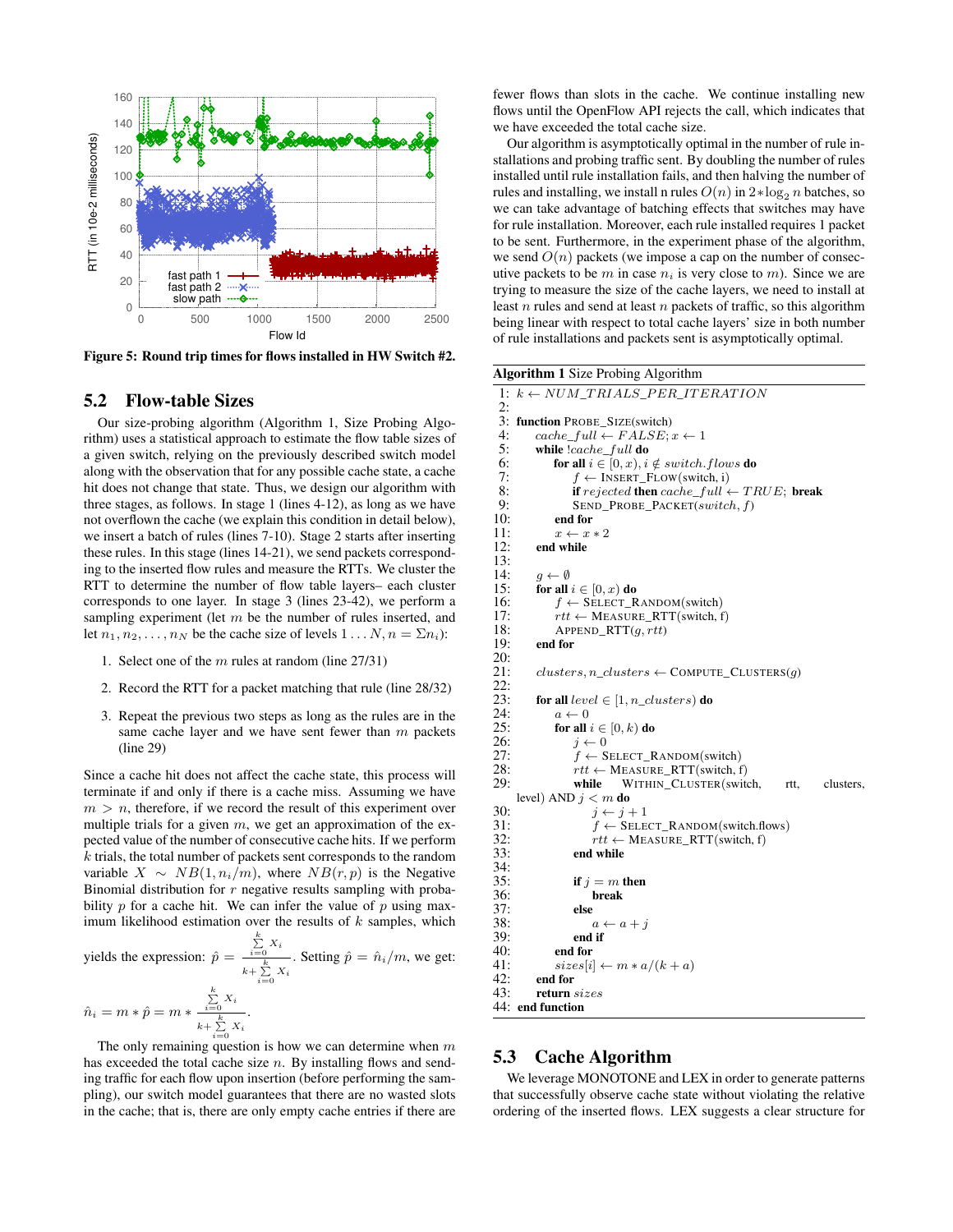

Figure 6: Visualization of Cache Algorithm Pattern for Cache  $Size = 100$ .

our probing. If we first identify the primary sorting attribute, we can then hold it constant to recursively identify the next sorting attribute, and continue until we have determined the correct permutation of the attributes. We identify the primary sorting attribute by ensuring, for each attribute for a given flow, the corresponding value is either less than or greater than the values of half  $(n = cache)$ size) of the other flows. If we ensure that there is no subset of flows for which this condition holds for more than one attribute at a time, we can fairly easily identify the sorting attribute by seeing which correlates most strongly (positive or negative) with the caching decisions.

Algorithm 2 presents the details of policy patterns. We first insert 2 ∗ *cache\_size* flows (line 4) and initialize them subject to the constraints explained in the paragraph above (lines 5-7). The traffic generation pattern in line 9 ensures that our probing does not affect the flow's relative position in an ordering on any attribute. Considering each attribute in turn, priority and insertion time are unaffected by probing, whereas traffic count could be affected by probing if two flows had counts that differed by only one, but the algorithm initializes the values to be far apart (10 in our specific implementation). We maintain invariant relative use times by querying in order of reverse use time (line 9). For example, by the time we send traffic for what was initialized as fifth most recently used rules, only the four rules that had succeeded it have been queried again, so the ordering is left unchanged.

Similarly to the size probing patterns, the policy patterns examine the round trip times to determine which elements are cached (based on the data collected during size probing). LEX guarantees that the cached flows should have some attribute for which they all have the highest values or all have the lowest ('highest' and 'lowest' meaning greater than or less than the values for at least n other flows). We identify this variable by statistical correlation (line 24), and then recur to find subsequent sort attributes if necessary (lines 27-30).

As an example, consider probing the cache replacement algorithm for a cache of size 100. The post-initialization state of each of the flows is shown in Figure 6. If the replacement algorithm is LRU, we will see that packets matching the flow entries with  $use\_time > 100$  will have round trip times near the mean cache processing time computed as part of the size inference process. Since use time values are unique, the flow entries can be arranged in a strict total order on the basis of just use time, and the algorithm would terminate.

Algorithm 2 Policy Probing Algorithm

```
1: ATTRIBUTES \leftarrow \{insertion, usage\_time, traffic, priority\}<br>2: SERIAL, ATTRIBUTES \leftarrow \{insertion, usage\_time\}SERIAL\_ATTRIBUTES \leftarrow \{insertion, usage\_time\}\frac{3:}{4:}4: function PROBE_POLICY(switch, policy)<br>5: atributes \leftarrow ATTRIBUTES \setminus pol5: attributes \leftarrow ATTRIBUTES \policy<br>6: s \leftarrow 2 * switch.cache\_sizes \leftarrow 2 * switch.cache\_size7:8:8: for all i \in [0, s) do<br>9: f \leftarrow \text{INSERT F}9: f \leftarrow \text{INSERT\_Flow}(\text{switch}, i)<br>10: for all a \in attributes \textbf{do}10: for all a \in attributes \textbf{do}<br>11: INITIALIZE FLOW A
                        INITALIZE<sub>_FLOW_ATTRIBUTE</sub>(switch, f, a)
12: end for<br>13: end for
             end for
\frac{14}{15}:
15: rtts \leftarrow \{\}<br>16: for all f \infor all f \in SORT_BY_MRU(switch.flows) do
17: rtts[f] \leftarrow \text{MEASURE\_RTT}(\text{switch}, f)<br>18: end for
             end for
19:
20: correlations \leftarrow \{\}<br>21: for all o \in ATTRI21: for all o \in ATTRIBUTES \times \{incr, dec\} do<br>22: correlations [o] \leftarrow \text{CORRELATE}(o, trts)22: correlations[o] \leftarrow CORRELATE(o, rtts)<br>23: end for
23: end for<br>24: a \leftarrow \text{Al}24: a \leftarrow \text{ARGMAX}(\text{correlations})<br>25: policy \text{APPEND}(a)policy.APPEND(a)26:27:27: if a \in SERIAL\_ATTRIBUTES then<br>28: return policy
                  return policy
29: else
30: return PROBE_POLICY(switch, policy)<br>31: end if
             end if
32: end function
```
# 6. TANGO SCHEDULER

The hardware table inference patterns provide basic information about individual switches and their performance. Rewriting patterns provide information to allow a scheduler to identify effective operational patterns. In this section, we demonstrate the benefits of using Tango pattern in scheduling and optimization of flow installation. We emphasize that the algorithm depends on the available patterns, and designers should continue to add new patterns to guide scheduling and optimizations.

Application requests: The design intention of Tango is that it can be integrated with a wide range of SDN controllers, and different SDN controllers may offer different APIs for applications to submit requests. Hence, application requests can range from simple static flow pusher style requests (*e.g.*, [20]), where the whole path is given in each request, to declarative-level requests such that the match condition is given but the path is not given (*e.g.*, ACL style spec) in each request [14], to algorithmic policies such that even the match condition will be extracted (*e.g.*, [23]).

Switch request DAG: Given application requests and/or other events (*e.g.*, link status changes), a compiler or run time at the central SDN controller will generate operations, which we call switch requests, to individual switches to update the rules in their flow tables. Using a general format, we consider that each request has the following format: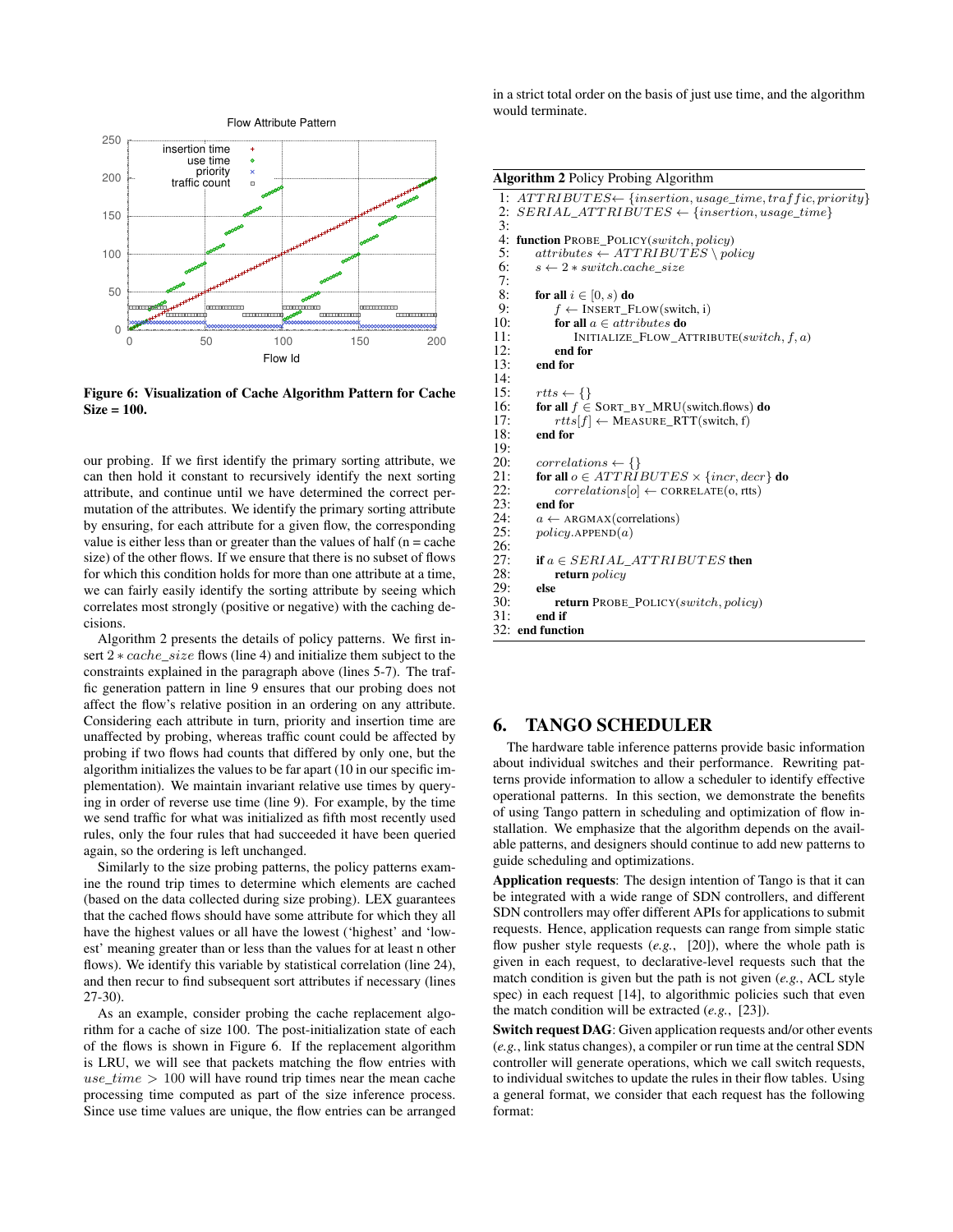

Figure 7: An example DAG of switch requests.

```
req_elem = {
    'location': switch_id,
    'type' : add | del | mod,
    'priority': priority number or none
    'rule parameters' : match, action
    'install by': ms or best effort}
```
Each switch request has a location field, which specifies the switch at which the operation should be installed. A switch request also has other common fields such as the operation type, the priority of the new flow table rule, and other parameters such as match fields and actions. Priority is needed, since that TCAM match conditions cannot include negation, and hence one must introduce higher-priority barrier rules [23] for such cases. A switch request may have a deadline by which the request should be installed (*e.g.*, derived from aforementioned application requests). A switch request may leave the deadline field empty for best efforts.

Switch requests may not be independent. For example, to achieve consistent updating, a controller may specify that the requests are finished in a given order (*e.g.*, from the destination switch back to the source switch, for the path of a new flow). The aforementioned case of using priority to implement logic negation may also require that some rules are installed before the other, to avoid transient breaches. Using a graph  $G$  where each node represents a switch request, if a switch request A must be completed before another request B, we say that there is a direct edge from A to B in the graph. Our Tango scheduler assumes that the graph  $G$  is a directed-acyclic graph (DAG). If the dependency forms a loop, the upper layer must break the loop to make  $G$  a DAG. Figure 7 shows an example DAG that indicates multi-switch requests, and their dependencies. At any instance of time, we say that the controller has a current switchrequest DAG.

Basic Tango scheduler: The basic Tango scheduler algorithm, shown in Algorithm 3, processes the switch requests in the current switch-request DAG. To understand Algorithm 3, first consider the scheduling of switch requests without Tango measurements. Given the current DAG, it is intuitive that one schedules the requests starting from those with no dependencies, such as the Dionysus [6] algorithm. In particular, the algorithm identifies those requests without dependencies, which we refer to as independent requests, and schedules the independent request that belongs to the longest path first.

A major issue of this approach, however, is that a typical DAG can have a large number of independent requests with the same longest-path length. For example, consider Figure 7. The three requests on the left (i.e., requests  $A, E, H$ ) and the one on the lower middle (i.e., request  $I$ ) have no dependency and have the same longest path length. Hence, a key issue is how one schedules these four requests. This is where Tango patterns may provide substantial guidelines. Specifically, at line 3, the scheduler extracts the current independent set of switch requests (*e.g.*, during the first round, the requests  $A, E, H, I$ , and uses the Tango Score and Pattern Database for a suggested ordering of the switch requests in the set. Applying pattern 1 (deletions followed by modifications followed by additions in ascending priority order) at line 12, the algorithm computes a score of -91 (=  $-(10 \times 1 + 1 \times 1 + 20 \times 2^2)$ , where the first 1 means one DEL, the second 1 means one MOD in the set of requests, and 2 for the 2 ADD requests, and 10, 1, and 20 are the weights for DEL, MOD, and ADD, respectively). Applying pattern 2 gives a lower score of -171. Hence, the scheduler picks the first scheduling pattern and issues the requests in the suggested order.

|     | <b>Algorithm 3 BasicTangoScheduler</b>                                 |
|-----|------------------------------------------------------------------------|
|     | 1: function BASICTANGOSCHEDULER(G)                                     |
| 2:  | while true do                                                          |
| 3:  | $G_i \leftarrow independent \ set \ in \ G$                            |
| 4:  | $Git \leftarrow orderingTangoOracle(G_i)$                              |
| 5:  | issue requests in Git                                                  |
| 6:  | remove finished requests in Git                                        |
| 7:  | end while                                                              |
|     | 8: end function                                                        |
|     | 9: function orderignTangoOracle( $G_i$ )                               |
| 10: | $maxScore \leftarrow NEGATIVE\ INFINITY$                               |
| 11: | for all pattern $\in Tango Patterns$ do                                |
| 12: | $score \leftarrow computePatternScore(G_i, pattern)$                   |
| 13: | if (score $>$ maxScore) then                                           |
| 14: | $maxScore \leftarrow score$                                            |
| 15: | $maxPattern \leftarrow applyPattern(Gi, pattern)$                      |
| 16: | end if                                                                 |
| 17: | end for                                                                |
| 18: | return maxPattern                                                      |
|     | 19: end function                                                       |
|     | 20: $TangoPatters \leftarrow$                                          |
|     | 21: {pattern: "DEL MOD ASCEND_ADD",                                    |
| 22: | $score: -(10 \times \{DEL\} + 1 \times \{MOD\} + 20 \times \{ADD^2\})$ |
| 23: | {pattern: "DEL MOD DESCEND_ADD",                                       |

23:  $\{pattern : "DEL MOD DESCEND$ <br>24:  $score : -(10 \times DELL) + 1 \times 1 MODD$ 24:  $score: -(10 \times \{DEL\} + 1 \times \{MOD\} + 40 \times \{ADD^2\})$ ,

},

```
25:
```
26:

Extensions: The basic scheduling algorithm uses greedy batching of independent requests. For example, the basic algorithm schedules all four requests  $(A, E, H, I)$  in one batch, in the order of  $I, H, E, A$ . One extension that may improve the basic algorithm is to consider non-greedy batching. Specifically, after computing the ordering  $I$ ,  $H$ ,  $E$ ,  $A$ , the scheduler evaluates different prefixes to determine if there is a better ordering, by considering issuing the prefix, and then the batch enabled by the completion of the prefix. Consider the prefix  $I$ , its completion will produce a new independent set  $(A, E, H, C, G, J)$ . The scheduler computes the total score of schedule  $(1)$ : batch 1 with I, and batch 2 with  $C$ ,  $H$ ,  $E$ ,  $A$ ,  $J$ ,  $G$ , vs that of schedule (2): batch 1 with  $I, H, E, A$  and then batch 2 with  $C, F, J, G$ . This process leads to a scheduling tree of possibilities and the scheduler picks the schedule with the best overall score.

Another extension of the basic algorithm is to schedule dependent switch requests concurrently. Specifically, Tango probing engine can provide measurement results to guide the scheduling of concurrent requests. Specifically, in case of a dependency  $S_1$  ADD $\rightarrow$  $S_2$  ADD (between switches  $S_1$  and  $S_2$ ), the scheduler does not have to wait for the first command to finish if we can estimate (using the Tango latency curves) that the second command is much slower than the first (e.g. if the switch is overloaded, or it has a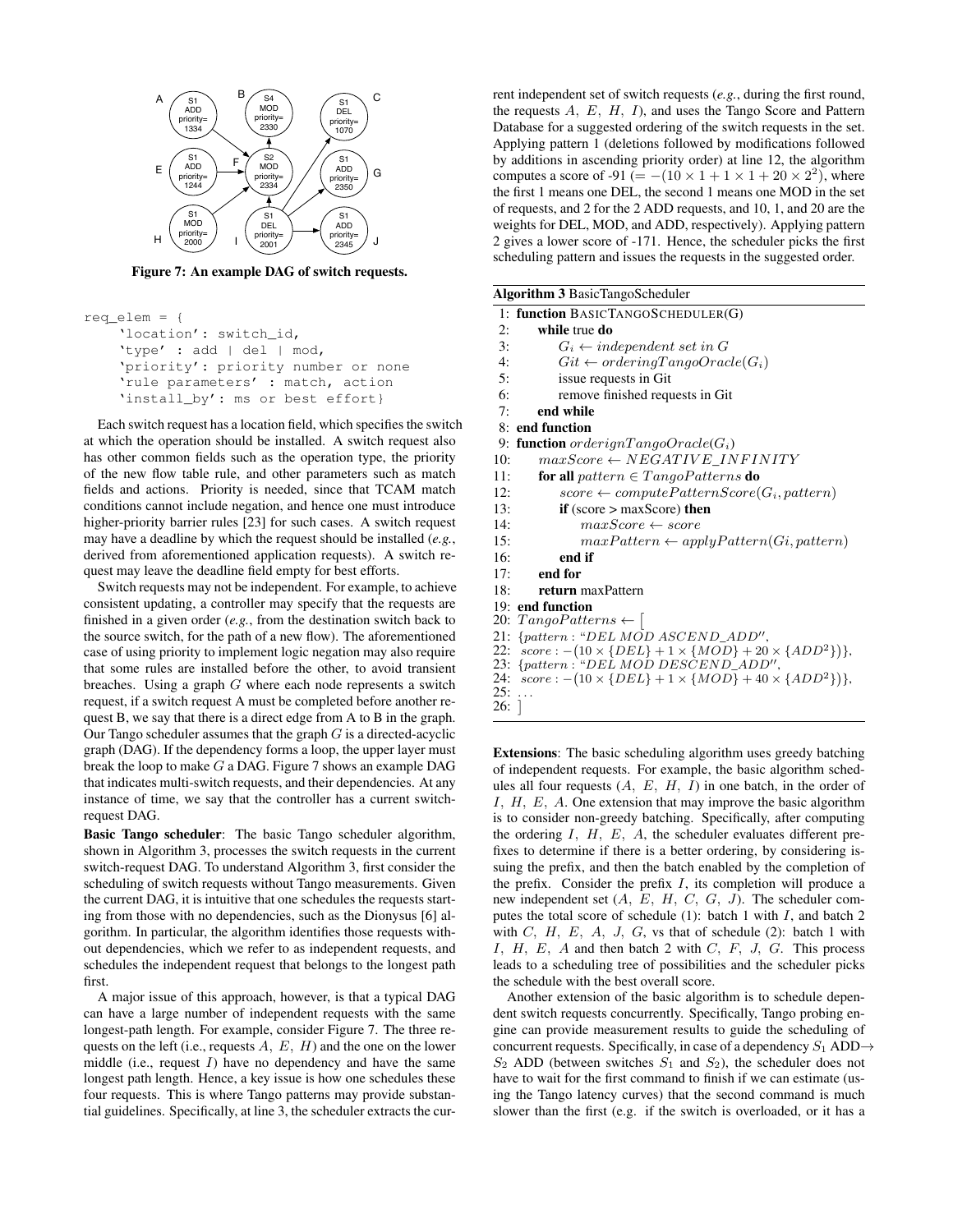| <b>Flow Files</b>       | <b>Topological</b> | <b>R</b> Priorities | <b>Flows</b>     |
|-------------------------|--------------------|---------------------|------------------|
|                         | <b>Priorities</b>  |                     | <b>Installed</b> |
| Classbench1             | 64                 | 829                 | 829              |
| Classbench <sub>2</sub> | 38                 | 989                 | 989              |
| Classbench <sub>3</sub> | 33                 | 972                 | 972              |

Table 2: Number of flows per Classbench file and their associated priorities.

slower CPU). On the contrary, we can push both rules such that the estimated (using the Tango latency curves) finishing time of the operation  $S_1$  ADD precedes the estimated finishing time of the rule  $S_2$  ADD by a "guard" time interval. This is suitable for senarios with weak consistency requirement.

# 7. EVALUATIONS

In this section, we present the results from the evaluation of Tango and demonstrate that using Tango patterns, we can achieve substantially better SDN programming efficiency both in a perswitch and network-wide basis.

#### 7.1 Single Switch Evaluation

With basic switch properties inferred from the preceding section and additional rewriting patterns, Tango scheduler optimizes the assignment and installation of flow table rules. We evaluate how much gain that Tango can achieve compared with approaches that are oblivious of switch diversity. For this, we test four algorithms that combine different priority assignments and installation order to the rules and measure their performance.

Methodology: In order to find the optimal scheduling policy that can minimize flow installation time, we use three sets of rules from Classbench [21] access control lists to generate flow rules with dependencies. We then process the dependency graph with the algorithm taken from [23] in order to generate a) the minimum set of priorities needed to install the rules while satisfying the dependency constraints, and b) a set of priorities that are mapped 1-1 to the flow rules but they still satisfy the dependency constraints of the rules.

We denote the first set of priorities *Topological Priorities* (we use topological sorting to obtain the rule schedule and then use the same priority number for rules that have no dependencies with each other), and the second R Priorities. The next step is to measure the installation time using Tango pattern under the following scheduling scenarios: 1) topological priority assignment and the optimal rule installation order taken from our probing engine, 2) topological priority assignment and random rule installation order, 3) 1-1 priority assignment that satisfies the dependency constraints and the optimal installation order taken from our probing engine, and 4) 1- 1 priority assignment that satisfies the dependency constraints and random installation order. We repeat the above experiment three times using three different Classbench files. The number of flows per Classbench file as well as the number of Topological and R priorities generated are shown in Table 2.

Per Switch Evaluation: For each Classbench file, and for the four scheduling scenarios shown above, we measure the installation time in OVS and HW Switch #1, as shown in Figures 8(a)-9(c). We can observe that the topological priority assignment combined with the optimal policy taken from our probing engine achieved the best performance in terms of flow installation time in five out of the six scenarios under study. For example, in Figure 8(a)-8(c), we can observe that the decrease in the installation time is 10%, 9%, and 8%, respectively. In addition, in the case of the hardware switch (Figure

 $9(a)-9(c)$ , the decrease in the installation time is 87%, 80%, and 89%, respectively. The improvement in the case of OVS is lower since OVS is very fast for a relatively small number of rules (i.e.,  $<1000$ ).

The only exception was the case of Classbench 1 for HW Switch #1, where the installation time is slightly more than the one using priority assignment of type R and the rules are installed in ascending priority.

To further analyze the behavior of real hardware switches, we repeated the experiment using descending priority installation order, instead of ascending. As expected, the installation time was up to 12 times higher compared to the one using ascending priority (we do not show these results here due to space limitations).

## 7.2 Network-Wide Evaluation

To further evaluate the performance of Tango, we conduct experiments on both a hardware testbed and a virtual network emulator (Mininet [24]), that represent the following real-life scenarios: (a) *Link Failure (LF):* one or more links from the physical topology fails causing existing flows to be rerouted; and (b) *Traffic Engineering (TE):* a traffic matrix change causes a number of flows to be added, removed, or modified. In both scenarios, we ensure that the flow updates are conducted in reverse order across the sourcedestination paths to ensure update consistency [18].

We compare the performance of Basic Tango Scheduler with Dionysus [6], a network update scheduler for SDN. The core of Dionysus uses a critical path scheduling algorithm that constantly calculates the critical path on the scheduling DAG (that represents the rules to be pushed to each switch and their dependencies), and pushes the rules to the switches that belong to the critical path, first. However, unlike Tango, Dionysus does not take into account the diversity in the latency of each rule type, as well as the diversity of the switch implementations (e.g., caching algorithm).

Evaluation on hardware testbed: First, we conduct experiments on a small testbed consisting of three hardware switches, denoted as  $s_1$ ,  $s_2$ , and  $s_3$ . Switch  $s_1$  and  $s_2$  are from Vendor #1, and  $s_3$  is from Vendor #3. Initially these switches are fully connected forming a triangle. We use this testbed to implement both LF and TE scenarios, as follows. In the LF case, the link between  $s_1$  and  $s_2$ got disconnected causing 400 existing flows to be rerouted from  $s_1$ to  $s_2$  via  $s_3$ . In the TF case, a traffic matrix change at  $s_1$  causes a number of flows to be added, removed, or modified. We have implemented two TE scenarios (denoted as TE 1 and TE 2) with different distributions on the number of rules of each type required (i.e., ADD, MOD, DEL) in order to transition from the initial state to the target state. In the TE1 scenario, we randomly generate 800 flow requests with twice as many additions as deletions or modifications, while in TE2, these three types of requests are equally distributed. We assume explicitly specifies priorities for their rules, Tango can optimize the rules with priority pattern (called *Priority sorting*).

Figure 10 shows the results of LF, TE1, and TE2 scenarios. By applying only a rule-type optimal pattern, Tango gets  $0\%$ <sup>3</sup>, 20%, and 26% improvement compared to Dionysus, respectively. In addition, by applying both rule-type pattern optimization and priority pattern optimization, Tango could further reduce the flow installation time by 70%, 33% and 28%, respectively.

Figure 11 explores two settings about priorities: The first is *priority sorting* as described above. The second is *priority enforcement*. When applications do not specify the flow priorities (as men-

<sup>&</sup>lt;sup>3</sup>This is because in LF scenario, there are only rule additions on  $s_1$ and rule modifications on  $s_2$ . Thus, there is no room for rule-type optimization.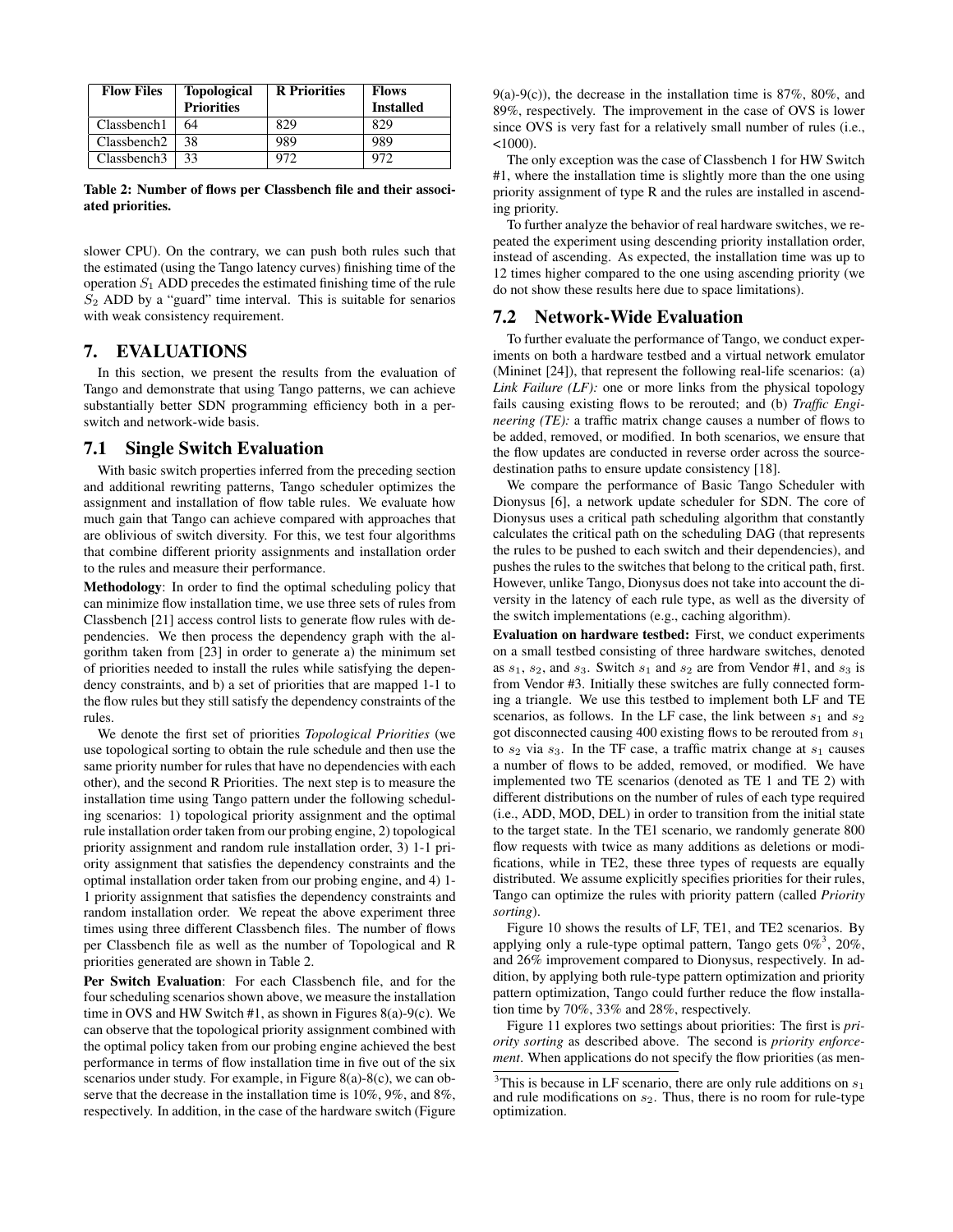

Figure 8: Installation time for various priority assignments and installation order in OVS.



Figure 9: Installation time for various priority assignments and installation orders in HW switch #1.



Figure 10: Hardware testbed Link Failure and Traffic Engineering Scenarios.

tioned in Sec. 6), Tango can optimize the assignment of priorities based on the dependency constraints. We evaluate four scenarios, each with a different type of rules pushed in the network (i.e., ADD only, or mix of ADD, MOD, DEL), a different number of levels in the dependency graph, and a different total number of rules. In general, Tango outperforms Dionysus in all cases with a maximum improvement of 85% and 95% via priority sorting and priority enforcement, respectively. This happens once the request only consists of flow additions. In the last two scenarios, we explore the situation where the DAG has more than one levels, under the same number of rules as before. In these cases, the performance benefit

Hardware Testbed Network-Wide Optimization



Figure 11: Hardware testbed measurements.

of Tango is smaller, since each level has less independent rules, and thus less optimization options.

Network emulation on OVS: To evaluate Tango in larger networks, we evaluate Tango scheduler on Google's backbone network topology [5] using Mininet [24]. In the TE case, we implement a traffic matrix change in the B4 topology that triggers a sequence of rule additions, modifications, and deletions, based on the max-min fair allocation algorithm used in [5]. The results are shown in Figure 12. We observe 8% flow installation improvement compared with Dionysus results, for a total of 2200 end-to-end flow requests. Similar improvements are observed in the LF case. This improvements come from rule-type pattern. This is smaller than the improvements on hardware testbed, because OVS has smaller performance differences betwen rule type patterns. We also note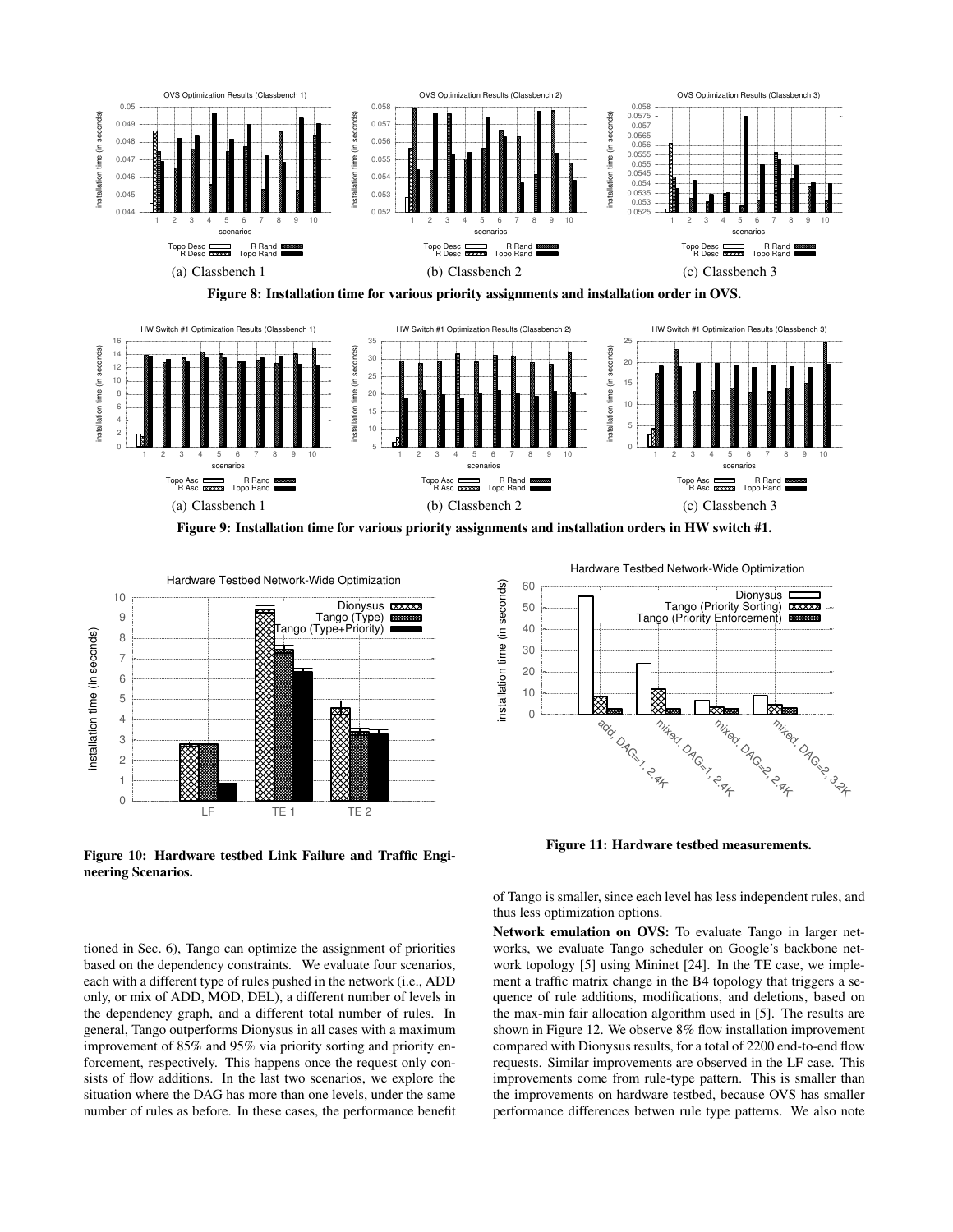that priority optimization does not help in the case of OVS. This is priority has little impact on OVS rule installation performance.



Figure 12: Mininet TE Scenario.

# 8. RELATED WORK

Managing switch diversity: Discussions on OpenFlow 2.0 (*e.g.*, [1]) highlight the difficulties of handling switch diversity. OF-config [15] provides a management protocol for the controller to understand and control switch-specific configurations. However, these protocols do not fully capture switch diversity and do not provide mechanisms to quantify the diversity. For example, they do not specify a mechanism to query the caching policy, and quantify switch update latencies. In [4], the authors explore the diversity of different switch implementations using manual inspection. We propose algorithms to automatically infer switch parameters and Tango patterns. Oflops [19] provides a standalone controller to benchmark OpenFlow switch performance. Tango builds on Oflops but designs smart probing algorithms to infer Tango patterns.

High level abstractions: Existing SDN controllers and languages (e.g., Frenetic [12], Onix [8], Maple [23]) provides a high-level abstraction of network elements (e.g., switches, hosts, ports) to reduce the complexity of programming SDN, and leverage compilers and runtime systems to optimize the application performance independent of diverse switches. In Tango, we optimizes application performance by leveraging switch-specific opportunities (i.e., Tango patterns). One can view Tango as a "backend" compiler optimizer which none of the existing compilers [3, 23] provide. It is possible to integrate Tango with Frenetic and Maple. We leave that to future work.

Switch level optimizations: Previous work has proposed optimizations at both software and hardware switches to improve performance. For example, DevoFlow [2] introduces rule cloning to reduce the use of TCAM entries. CacheFlow [7] proposes new caching solutions for overlapping rules between software and hardware switches. However, it is challenging for applications to leverage these optimizations without knowing their design details. With Tango, these optimizations are just new Tango patterns for applications.

There have also been active research on optimize rule updates to ensure consistency [18, 10] and reducing transient congestions during updates [9, 6]. Complementary to these works, we focus on how to reorder or modify rule updates based on diverse switch capabilities to improve performance. One can view Tango as a mechanism to optimize per-switch rule updates. The consistent update mechanisms can use Tango to minimize their overall rule setup completion time.

## 9. CONCLUSION AND FUTURE WORK

Our measurement studies show that SDN switches have diverse implementations, capabilities and behaviors. Current controller implementations ignore the diversity. This leads to inefficient usage of switch resources. Most importantly, ignoring switch diversity can adversely impact application performance, e.g. packets end up in switch slow path. To simplify SDN programming, we present Tango, the first systematic design. Tango automatically infers switch behavior using a well-structured set of Tango patterns, where a Tango pattern consists of a sequence of standard OpenFlow commands and a corresponding data traffic pattern. Tango presents a simple API for controller applications to specify their requirements. Tango optimizes network performance exploiting the cost of a set of equivalent operations through expression rewriting. Our evaluation shows the effectiveness of Tango. For our future work, we would like to expand the set of Tango patterns to infer other switch capabilities such as multiple tables and their priorities.

# Acknowledgments

We thank Haibin Song for providing examples of specific switches; James Aspnes and Shenil Dodhia for extensive discussions on the inference algorithms; and CoNEXT reviewers for their suggestions. Daniel Tahara is partially supported by a gift from Futurewei. Andreas Voellmy and Y. Richard Yang are supported by a gift from Futurewei and NSF CNS-1218457. Minlan Yu is supported in part by NSF CNS-1423505.

# 10. REFERENCES

- [1] P. Bosshart, D. Daly, G. Gibb, M. Izzard, N. McKeown, J. Rexford, C. Schlesinger, D. Talayco, A. Vahdat, G. Varghese, and D. Walker. P4: Programming protocol-independent packet processors. *SIGCOMM Computer Communications Review*, 2013.
- [2] A. R. Curtis, J. C. Mogul, J. Tourrilhes, P. Yalagandula, P. Sharma, and S. Banerjee. DevoFlow: Scaling flow management for high-performance networks. In *Proceedings of ACM SIGCOMM*, August 2011.
- [3] N. Foster, R. Harrison, M. J. Freedman, C. Monsanto, J. Rexford, A. Story, and D. Walker. Frenetic: A network programming language. In *Proceedings of the 16th ACM SIGPLAN International Conference on Functional Programming (ICFP)*, September 2011.
- [4] D. Y. Huang, K. Yocum, and A. C. Snoeren. High-fidelity switch models for software-defined network emulation. In *Proceedings of the Second ACM SIGCOMM Workshop on Hot Topics in Software Defined Networking (HotSDN)*, August 2013.
- [5] S. Jain, A. Kumar, S. Mandal, J. Ong, L. Poutievski, A. Singh, S. Venkata, J. Wanderer, J. Zhou, M. Zhu, J. Zolla, U. Hölzle, S. Stuart, and A. Vahdat. B4: Experience with a globally-deployed software defined WAN. In *Proceedings of ACM SIGCOMM*, August 2013.
- [6] X. Jin, H. H. Liu, R. Gandhi, S. Kandula, R. Mahajan, J. Rexford, R. Wattenhofer, and M. Zhang. Dionysus: Dynamic scheduling of network updates. In *Proceedings of ACM SIGCOMM*, August 2014.